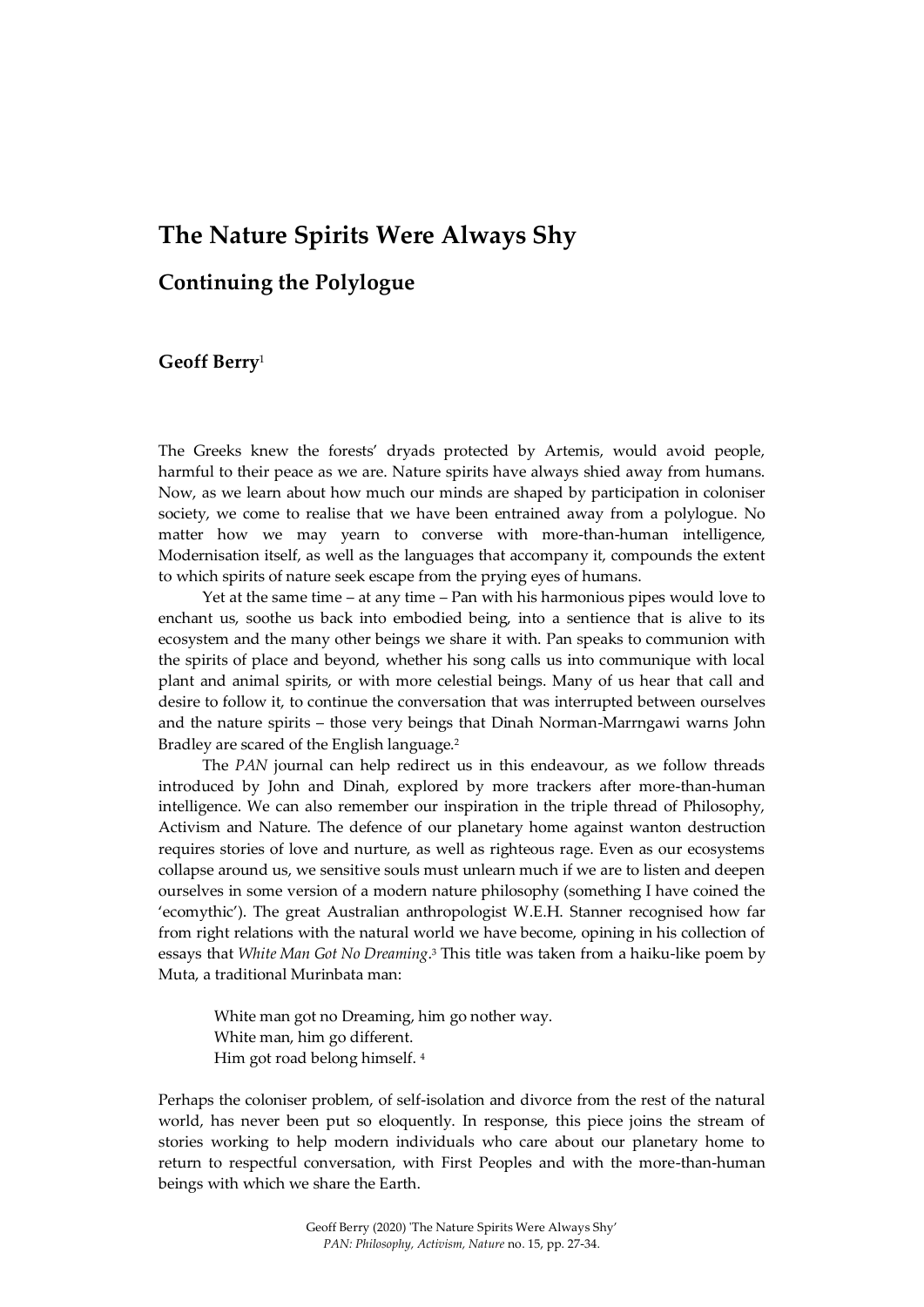#### **The Blind Spot**

To begin unlocking the chains that have held us at a distance from conversation with nature spirits, consider what modern assumptions about 'the dryad' epitomise. An oak tree nymph is seen by a more literate and technologically advanced society as a metaphor for the life-force of the tree at best; dismissed as indulgent fantasy or madness at worst. This is the conundrum of modernised consciousness: our relatively short sightedness has been transmitted with the restriction placed upon our imaginative faculties.

This narrow-mindedness has resulted in what anthropologist Jeremy Narby calls our 'blind spot', pointing out that we moderns inherit a mythos – and with it a style of consciousness and a range of what we consider to be 'reason' – that follows, which is heavily influenced by the agricultural revolution, a point also made in the seminal paper on 'The Historical Roots of Our Ecologic Crisis' by Lynn White Jr. <sup>5</sup> Paul Shepard, in *Nature and Madness*, similarly showed how patriarchal society mutilates its constituents capacity to retain their [sense of] kinship with the natural world. <sup>6</sup> I pinpointed how the agricultural revolution taught us that non-human nature is [reasoned to be?[ conglomeration of *resources* from which we can profit, rather than the *kin* we once consorted with and learnt from, 7 in a similar spirit to Thomas Berry's insight that the universe is a communion of subjects, not a collection of objects.<sup>8</sup>

#### **If nature spirits go unheard in the forest, do they become extinct?**

Perhaps, Narby wonders, we have become incapable of perceiving spirits of place, animals and plants, due to a technologically induced myopia? Perhaps we cannot perceive ancient but ever-youthful nature spirits such as dryads *not* because they are a relic of fantasy, a product of a rich but naive imagination, the result of too little reason, a lack of scientific rigour and analysis; but because we are enculturated, or trained, *not* to see them.

Narby's analysis came from his anthropological work with Peruvian ayahuasqeruos. What they saw and tried to describe to him were the 'cosmic serpents' revealed in visionary trance states to initiates; jungle spirits, which divulged useful information to people who had been made receptive by ceremony and medicine. These spirits are experienced as real – not fantasy, nor even mere metaphor. The ayahuasqeruos provide, as evidence for their conviction, the efficacy that is bound up in and revealed by the information imparted through plant intelligence. Narby notes that the chances of the Peruvians figuring out the exact combination of plant medicines to concoct their remedies is close enough to zero to rule mere coincidence out of the equation.

Pre-Hellenics experienced the dryads as real, just as the great majority of human peoples across the course of our cultural history have claimed consort with spirits of place, plants, animals and the great beyond of the 'otherworld'. As Joshua Schrei eloquently points out in his podcast *The Emerald*, Animism is Normative Consciousness – it is we moderns who inherit a new tunnel vision.<sup>9</sup> Narby's Peruvian informants might be a helpful start to 'decolonising' our dismissive perspective as literate moderns, which brings us back to the startling meditation of John Bradley's Yanyuwa mentor, Dinah Norman-Marrngawi.<sup>10</sup> The nature spirits of her Country in north eastern Arnhem Land avoid the English language, hiding from those who use it, according to her. This is not only because the modern English language, distant from its originary homelands, reduces the subtle entities we might call 'nature spirits' to a shade of their former glory.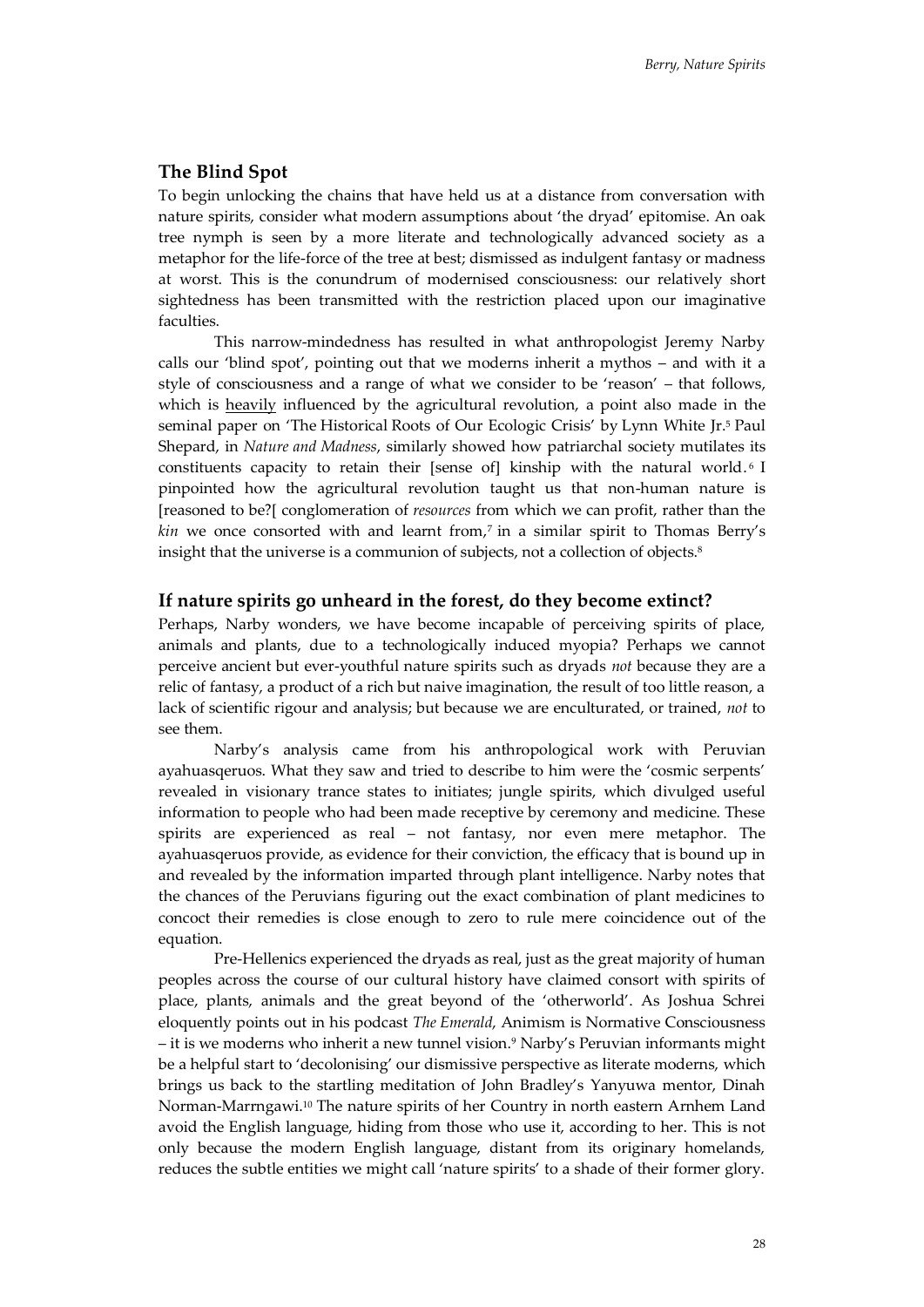It is also because colonising languages carry with them the technologies that cut swathes through the non-human places they overrun. Staring into Narby's 'blind spot', our mirror and our inability, we may see nature spirits reduced to the metaphors or fantasies of a modernised anthropocentrism – but we also see the reality of colonisation and its environmental devastation.

What part does this 'blind spot' play in the appalling destruction of our global environment, and how do we overcome it, if we decide that it is real and problematic? We may feel called to follow Shepard, to establish 'lines of connectedness or relationship' and develop 'treaties of affiliation' with our ancestral kin.<sup>11</sup> However, one thing can be accepted at the outset: if the nature spirits were always shy, they have good reason to be far more circumspect in their dealings with humanity now than they ever did in previous millennia. As technologies have developed, colonisation has expanded, and more natural places have been doomed by increasing human populations. There are no tree spirits left where a forest has been mown down for urban sprawl; no river spirits where a watercourse has been diverted into cement drains; no buffalo spirits where the herds have been decimated or worse, made extinct. In this sense, English can be bundled up with Spanish, Mandarin and other languages that carry with them the logic of imperialism, colonisation and the environmental devastation that comes with the mindset of power over nature. Any chance for consort between us and intelligent entities is made equally unlikely. There is no nature spirit of the Tasmanian Tiger with which we can converse.

It's not difficult to find a modern individual who accepts the idea that a nature spirit is a valid metaphor; the dryad as a personification of nature, life, energy, or chi. It's a little harder to get them to accept that it may be a real entity; that plants talk to those who can hear them; that independent beings teach native healers the medicinal powers available in their immediate habitat; their home. Here is one major difference between a language of colonisation and one that is native to a place and attentive to its spirit. If we want to do justice to Dinah's original dilemma, John Bradley's initial meditation upon it, and the confronting polylogue that follows in its wake, like a ripple of Great Mind upon the shores of our own necessarily limited individual psyches, here is where we land: in an animistic world of living entities within which we turn out to be not nearly so smart as we may have assumed.

## **Spirits of Place**

Spirits of place, as an Aboriginal Australian might call them (in one of their own languages, attuned to local, physical topographies), exist as an intelligence that is in some manner other-than-human, but that can communicate with an adequately perceptive human psyche. This reminds us immediately of the plasticity of consciousness that is redolent of the Dreaming, a term that may be maligned by some for its Anglophonic limits, but which still carries a richness of possibility, another dimension of time that is both ancient and everpresent at once. Stanner recognised this multidimensional quality and suggested we consider the Dreaming as an 'everywhen', as well as a primeval time when all 'people', including humans and the other animals and plants, even places, could speak to and understand each other.

We may recognise a familial similarity with tales of a 'fall' out of grace, which renders nearly impossible our previous interspecies communication and accordant sense of kinship. This great calamity, whether it be exile from the Garden of Paradise or the 'hardening' of the world as the originary phase of the Dreaming ends, renders all species incapable of shared discourse. But this possibility is never completely lost and Stanner's term 'everywhen' helps convey a modicum of the complexity packed into the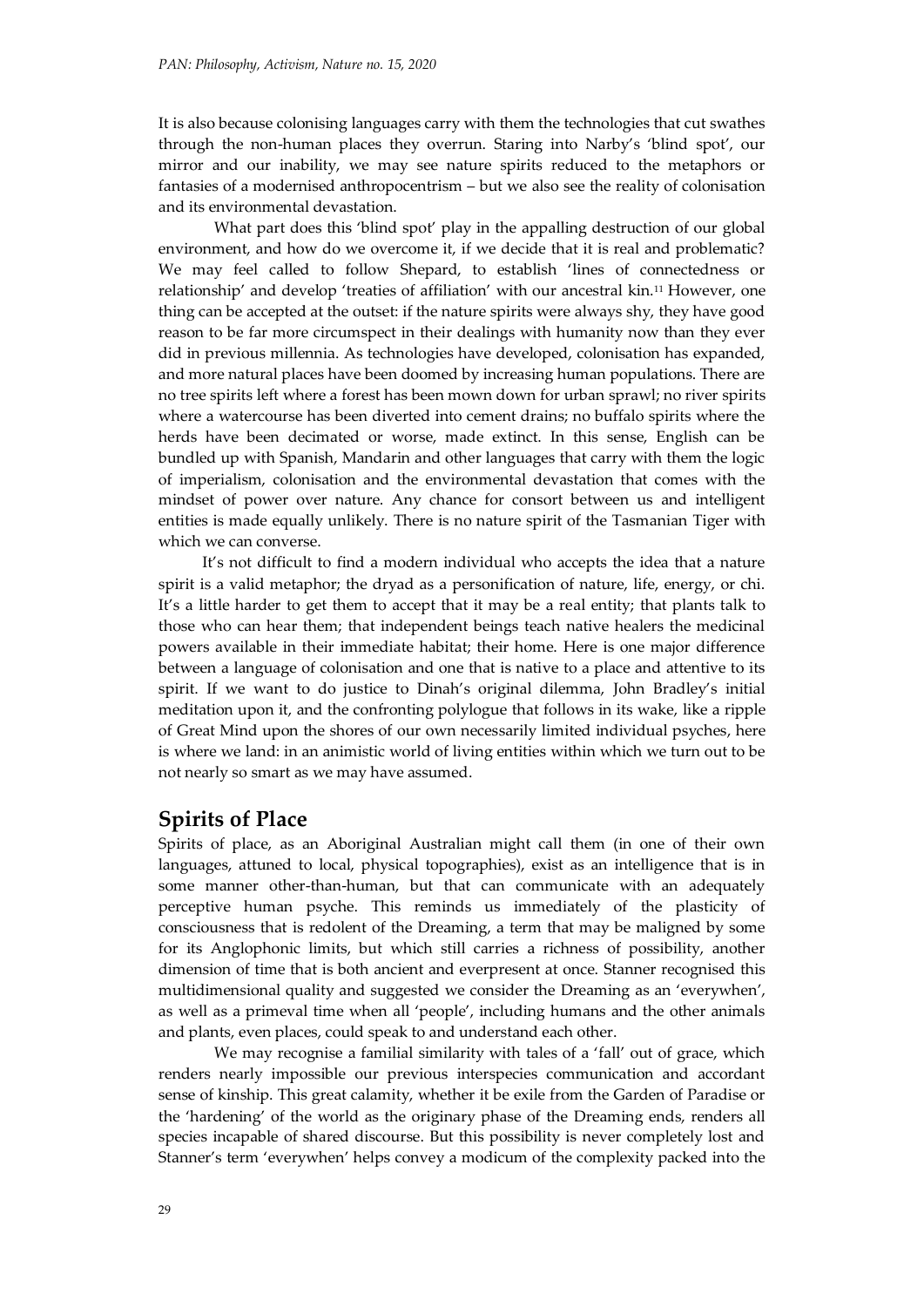concept of Dreaming time and the attendant possibility of interspecies discourse, which shimmers both from a great distance and as an everpresent realm of potential.

As such, the gap between modernised consciousness and communication between human and other kinds of intelligence is not *only* historical: the Dreaming is also always happening (Derrida would say, always already). Our inability to perceive it is a matter of bad habit and inherited ignorance, socialised patterns of assumption that are for the most part imprinted upon our nascent minds before we learn critical thinking and find ways back to our inherent talent for animistic consort. However, our bad habits are also the result of a history, which is indivisible from the development of technological power over nature. In this context, the process of modernity has cemented a schism whereby our kin in the animal, plant and elemental realms became distanced from us. Patrick Curry, discussing Val Plumwood's philosophical animism and materialist spirituality, also notes the "thrall to the apartheid of matter and spirit or its secular version, mind" that has accompanied our deeply entrained disenchantment. 12

Along this course, over the last 10,000 years, we see subject/object divisions harden in English, a process that is magnified by the invention of writing (as David Abrams pointed out in *The Spell of the Sensuous<sup>13</sup>* ). We also see, in our poetic and philosophical traditions, attempts to regain this 'paradise lost', or at least to continue the conversation that was interrupted between ourselves and the nature spirits. Human conversations with non-human interlocutors bump up against the surface of coloniser cultures so commonly as to need no list. However, the nature spirit itself is not so often based upon an experience of a particular place, or represented as a real entity. The modernised conversation with spirits is marked by a poverty of experience, which renders it a fantasy easily derided by rationalism. German sociologist Max Weber would recognise that we watch Dinah Norman-Marrngawi's spirits – and the very Dreaming we might otherwise have come to understand a little better, had our history on this land been more receptive and generous – from within our 'iron cage of reason'.

So, in order to satisfy the remit of the *PAN* journal, we must consider Philosophy, Activism and Nature, as a praxis, which asks: what can we *do* about addressing spirits of place right now, especially if we do so in English, the language of the colonising (and thereby inherently damaging) force? Let's follow Curry's nod towards Plumwood, lifting off from "being open to experiences of nature as powerful, agentic and creative, making space in our culture for an animating sensibility and vocabulary".<sup>14</sup> Seeing as this is clearly a Philosophical exploration into the mysteries of Nature, there is only one term left to engage with.

## **Deep Listening and Activism**

What we have to do, if we wish to undertake this experiment, is to take all of this into account, unflinchingly. Ecological activism has become an imperative, for all but the most fatalistic of nature lovers: we must defend what is left of the natural environment from the ravages of extractive industries, carbon-polluting fossil fuel industries, and any other profiteering exploits that destroy habitat in exchange for profit. How we do that is less predictable: local ecosystems are complex and need to be protected in sensitive ways, necessitating a motivated public awake to the wisdom of science and local knowledge holders alike. As this is an assay in Deep Listening to the possibility of nature spirits and their communiques, rather than another necessary ecopolitical plea for civil disobedience, it is those fragile techniques and hidden technologies, which call upon such a conversation, that we must explore.

First up, while our activism must be virulent, as wave after wave of ecological crises crash upon the shores of our world, our listening to the Earth must, as always, be patient. As the nature spirits are shy, they don't respond well to shouting of any kind.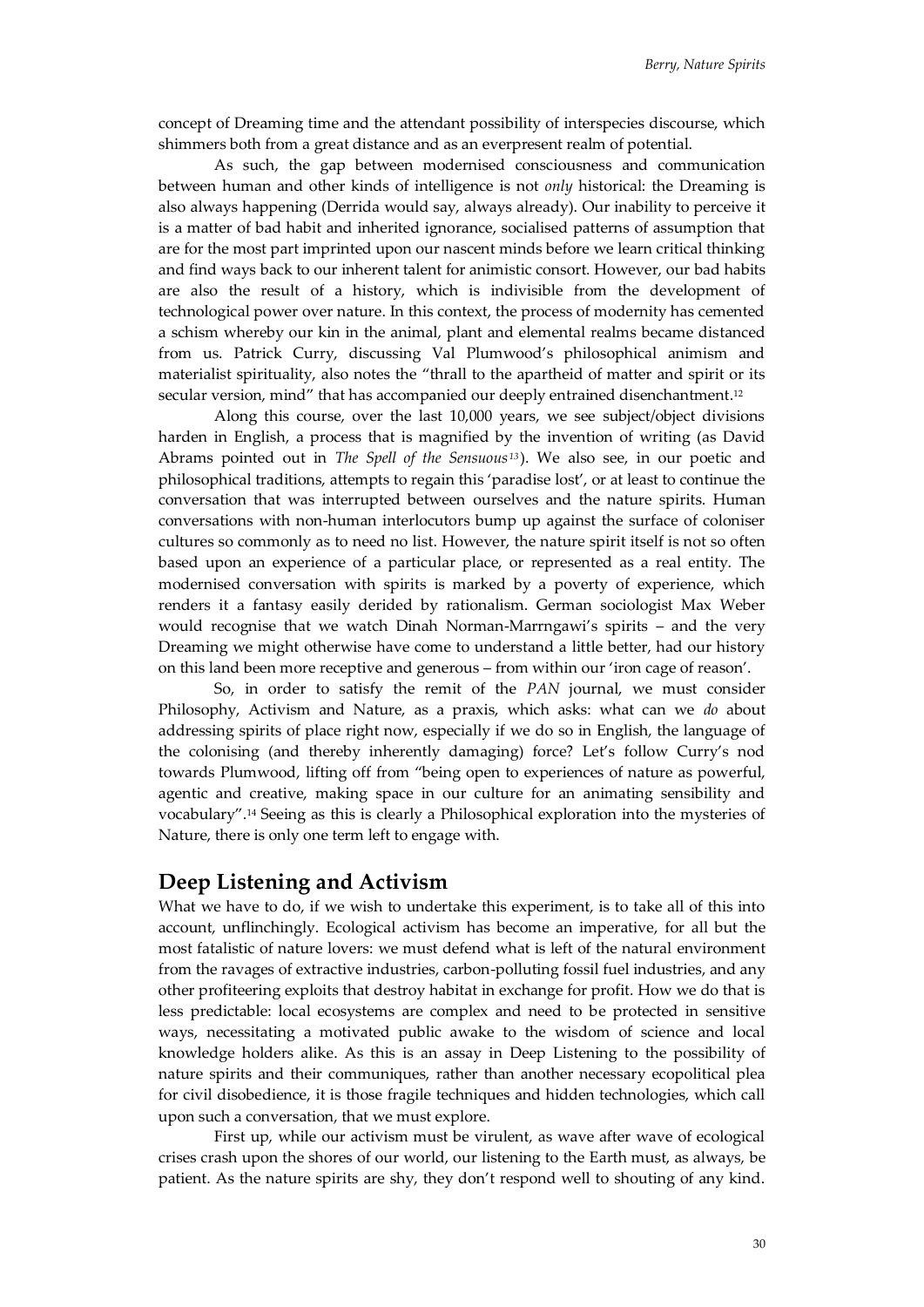The practitioner cannot deploy instrumental expectations in their pleas for a message from the world; we cannot "petition the Lord with prayer," as The Doors singer and self-styled 'Lizard King' Jim Morrison opined in his poetic missive for shamanic inspiration, *The Soft Parade*. <sup>15</sup> The enduring fascination with such countercultural medicine taps into what Jung would have termed an archetypal pattern of animistic consciousness.<sup>16</sup> To ride with animal allies, to be informed by plant spirits, to learn from the rock people; these are natural, even instinctive desires for many people. A certain percentage of any population clearly feel such yearnings, just as there are social segments more prone to narcissism or more sober scientific investigation. And regardless of how disrespectfully it may be deployed at your local New Age workshop, if we are to see beyond our blind spot we must practice open-mindedness, as well as retaining our critical faculties, when considering the possibilities of working with nature spirits.

Such industries and endeavours could rightly be critiqued for being hopelessly enmeshed in a colonialist and capitalist fantasy, designed and consumed to fluff along the egos of mystically-minded cosmonauts unseasoned in the arts of self-analysis or critical thinking. Yet such questers after the mysteries are also symptomatic of a craving that exists not only at the margins of modern consciousness; it is archetypal, as Jung would have seen it, spontaneously arising from a deep appetite for such experiences, beneath what Charles Tart called the 'consensus trance' of everyday reality.<sup>17</sup>

One way of exercising open-minded curiosity without drumming away critical reflexivity is by beginning with Deep Listening, a practice that has been suggested across a variety of cultural contexts, including by 60s electronic avant-garde artists such as Pauline Oliveros<sup>18</sup> **.** Pandemic conditions of isolation in 2020 make the concept of Deep Listening relevant to urban environments in a new way, which is worthy of further exploration in terms of ecopsychology and which could extend the way we think about more-than-human intelligence. The "heightened state of awareness" Oliveros recommends includes "the sounds of daily life, of nature, or one's own thoughts as well as musical sounds." As commentator Cherry Adam says, "your body is singing to you every day, as well as nature. Even the electrical cords of your kitchen appliances sing their own anthem. Even your feet can become ears if you try. I invite you to deeply listen to your self-isolation. What is it trying to tell you?" Such suggestions are rich with potential and pivot a practice of Deep Listening to the everyday life of anyone willing to take a breath and try them.

But for the purposes of responding to Dinah's dilemma, we must explore the Deep Listening practice of Miriam Rose Ungunmerr, whose enactment of *dadirri*, as she outlines it, is widely accessible to the public, something especially helpful for non-Aboriginal Australians living on this ancient land.<sup>19</sup> I'm lucky to live in a place where I can practice this type of meditation in sand dunes, or under trees, or by a babbling brook. However, even in an urban setting, sitting with a pot plant and its own mysteriously unstoppable urge to live and breathe can form the beginning of an adequate practice, too. Even if you are not in a Covid-19 pandemic-induced lockdown, the confines of urban environments can make life seem like a cage.<sup>20</sup> Maybe, with a bit of practice, if we can quieten the voices of our human personality for long enough, we might be able to hear the Earth spirits still, as they sing the song of the Earth, for those who will listen.

Assuming we've settled into a quiet space for our Deep Listening, we can do worse than opening up the doors of perception by sensing and expressing thankfulness for life. It's no guarantee of success, however: we can feel and emote our thankfulness to the ocean (for example), but it will still rip us out and drown us, if we are in the wrong place at the wrong time. The Earth's laws are impersonal; it doesn't matter if you are a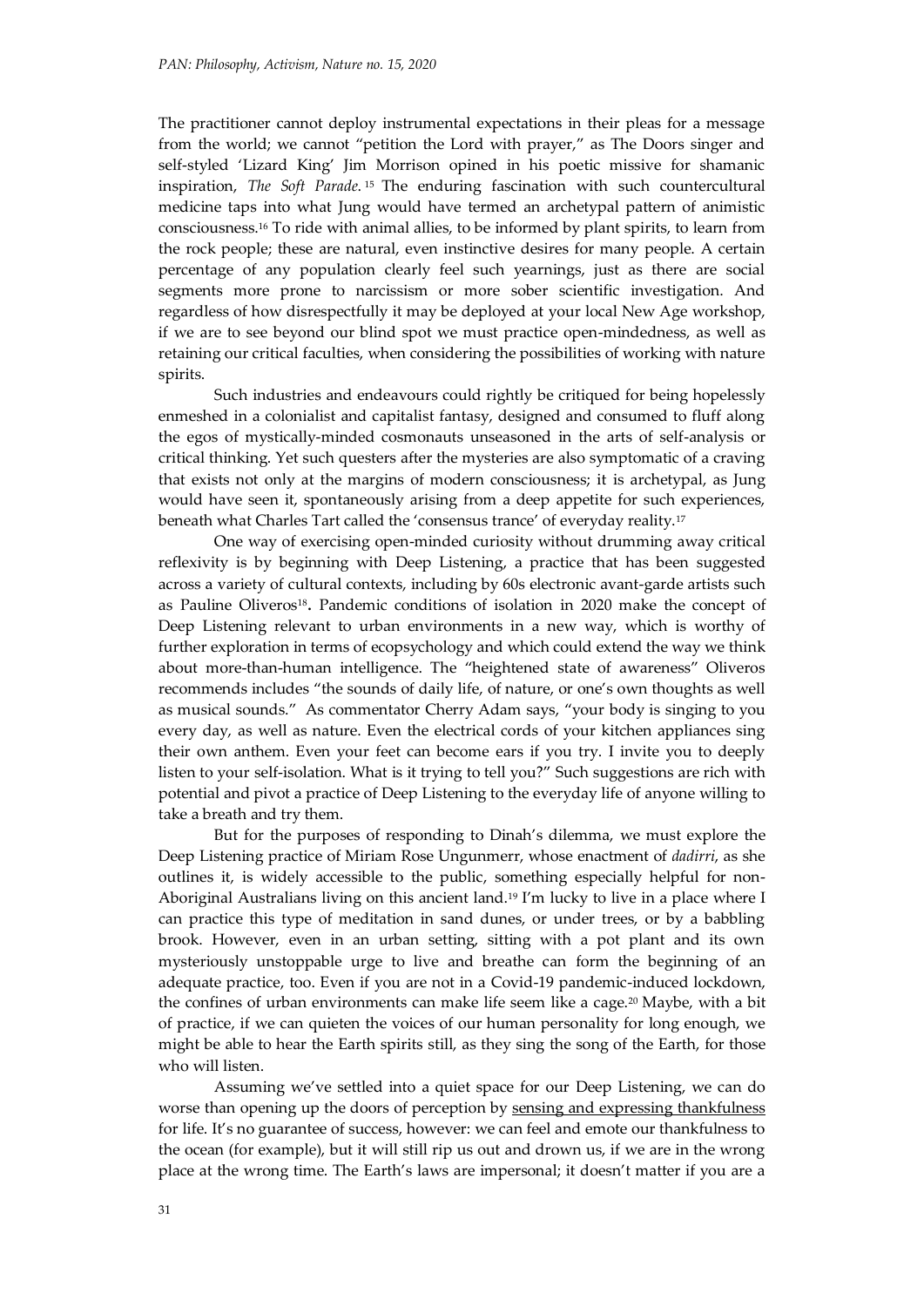'good person' in terms of what you think, or [what you] imagine is wanted on behalf of Earth spirit. When we disobey physical laws, we pay the price, as our species is currently finding out in a dangerously warming climate.

But what speaks to us if the nature spirits have retreated so far that they can no longer be contacted? They should be heeding us even less now, since their very existence on this planet is threatened by ours. And if we are ignorant of the language Indigenous to our place – the language that was used to converse with nature spirits for tens of millennia before our people arrived – we may be reduced to addressing these shy beings in English. But while this is a language with 'no Dreaming', as Stanner opined, we still have two options open to us, no matter what language we speak. We can heed a higher calling, which draws us along to reconnect with place and our morethan-human kin, no matter what oppressive system we are enmeshed in; and we can listen and learn to interpret the Dreaming language of the spirit of life that animates us and our kin on Earth.

## **Dreaming Languages**

In following this path, we may find that this higher, or deeper, calling, operates according to another type of language, which harks across to that 'otherworld', the commonly held Dreaming story about all the Earth peoples being able to converse. This is the language of dream, of prelinguistic symbol, which still speaks to us when our rational gatekeeper, the waking mind, or voice of reason, is asleep. This language is as old as consciousness and, while it can be wrestled into structures like 'English' or 'Yanyuwa', shaped by culture and ancestry, it is not limited to them. Our personal dreams, as we experience them at night, operate in images, in a sense of *knowing*, as a symbolic messaging arising out of a world of intuitive depth perception. We can also sense this language operating beneath everyday consciousness in dream-like or meditative states. In philosophical and historical terms, it might be called a gnosis.

Naturally, we must exercise caution when listening to our inner 'knowing', as it happily fulfils our wishes, gratifies our sense of self, rabbits on ahead of us, and/or fills us with what we think we want to be. So, if we are to respond creatively to Dinah Norman-Marrngawi's point – the problematic nature of the English language when it comes to conversing with nature spirits, whether we are in Australia, Europe or Asia – we must begin by practicing discernment in terms of wish fulfilment and escapist fantasy (as Freud suggested). A result that might give us pause for thought, for example, would be a Deep Listening practice that leaves us feeling empowered as individuals but leaves no hint of the grief we must experience for what humanity has done to our planetary home. This might feel exhilarating on a personal level. If after repeated experiments we are not also stricken by grief at some point, we are likely avoiding the reality of The Sixth Great Extinction. There remain countless reasons to celebrate life on a dying Earth, we are self-aware primates embodying the consciousness of the universe but we must surely also acknowledge that if the Earth were to speak to us today, we would hear it cry, as Thich Nhat Hanh suggests.<sup>21</sup>

With such salutary qualifications in place, our listening must also be *localised*. The ecocentric message is always more complex than the simplified one, just as our personal dreams are more ambiguous and mysterious than our waking ideas about them might be. If we want to be better ecological citizens of the planet, the lightning fast shift towards globalised communications, which makes any particular place an abstract stage upon which human action takes place, must be modified. We've got to learn the laws of the place where we sit, the way that particular ecosystem fits together, just as we have to learn to inhabit our own personal bodymind, in its specific example of incarnation.<sup>22</sup> Tyson Yunkaporta reminds us that an Aboriginal Australian Dreaming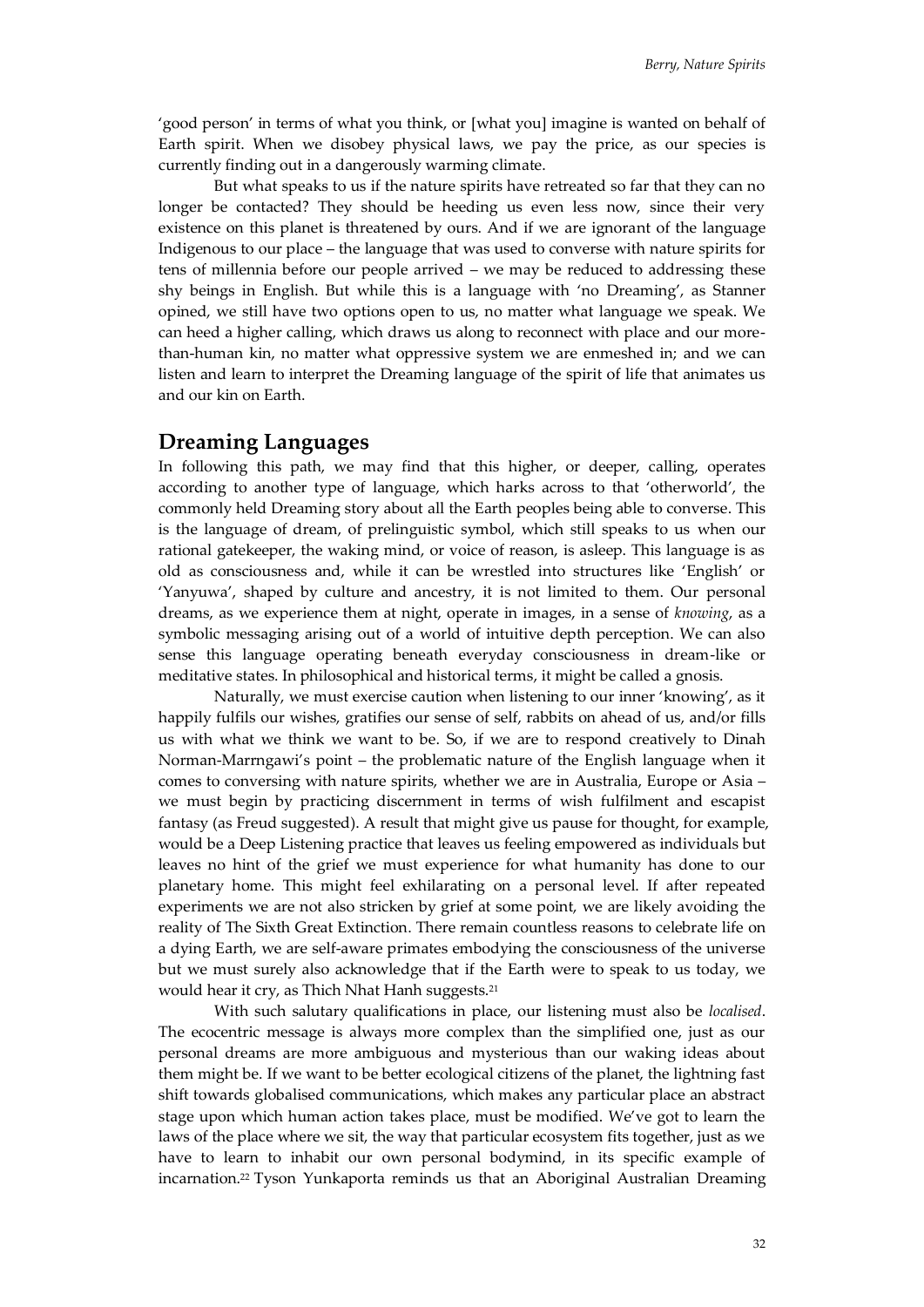provides a map, or lore, for a place, which is rich with precise and meaningful information. This makes such a system, or mythos in its most full, real and alive definition, distinct from what he sees as the New Age 'floating' through cosmic realisation without a roadmap.<sup>23</sup> A commitment to Deep Listening as a bodymind returns us to conversation with spirits of place, whether we are prepared for it or not. In this polylogue we begin to rebalance the modern disposition towards a displaced abstract, to find a more-than-human intelligence in the interdependent here and now, as well as in the endless depths of the soul and the flashing lights of the spirit.

Regardless of what language we inherit or learn, we're still breathing, self-aware primates with the opportunity to experience the self as an expansive, limitless imagination, incarnate in (or as) a body. As we give thanks and request aid, alliance, or guidance from our local nature spirits, they may well seek escape from our human noise. In our silence, as we practice Deep Listening, they may just overcome their timidity for long enough to recognise a kindred spirit and grant us a visit in the prelinguistic language of the everywhen.

#### **Notes**

<sup>1</sup> Geoff Berry is an agent of ecocentric mythopoeia and Australian Representative for the International Ecopsychology Society. Se[e www.naturecalling.org](http://www.naturecalling.org/) for more.

<sup>2</sup> *PAN: Philosophy, Activism, Nature* no.13 (2017) pp.68–72. 'Can my Country hear English? Reflections on the relationship of language to country.' John Bradley.

<sup>3</sup> Australian anthropologist WEH Stanner had his collection of essays published under the title *White Man Got No Dreaming* (1979) ANU Press. Download available at <https://openresearch-repository.anu.edu.au/handle/1885/114726>

<sup>4</sup> Quoted by Stanner in the opening to White Man Got No Dreaming.

<sup>5</sup> On both the consistent claims of Indigenous practitioners of natural medicine (or 'shamans') that independent spirit beings teach them the ways of the Earth ('certain plants are intelligent beings capable of communication' 18; 'nature talks' 24); and on the 'blind spot' that makes it difficult for Westerners to accept this possibility (12-18), see Jeremy Narby (1999) *The Cosmic Serpent; DNA and the Origins of Knowledge* (New York: Jeremy P. Tarcher / Putnam). Sean Kane also pointed out that we receive myth from this side of the agricultural divide in *The Wisdom of the Mythtellers* (1994) Broadview Press. Lynn White Jr, 'The Historical Roots of Our Ecologic Crisis', *Science* 10 Mar 1967: Vol. 155, Issue 3767, pp. 1203-1207.

<sup>6</sup> Paul Shepard (1998) *Nature and Madness*, University of Georgia Press.

7

https://www.academia.edu/1194823/Under the Dominion of Light an ecocritical myt [hography](https://www.academia.edu/1194823/Under_the_Dominion_of_Light_an_ecocritical_mythography)

<sup>8</sup> Thomas Berry (1999) *The Great Work: Our way into the future,* Bell Tower.

<sup>9</sup> <https://open.spotify.com/episode/6wutqbPB6KBb4cn8dnqLE3>